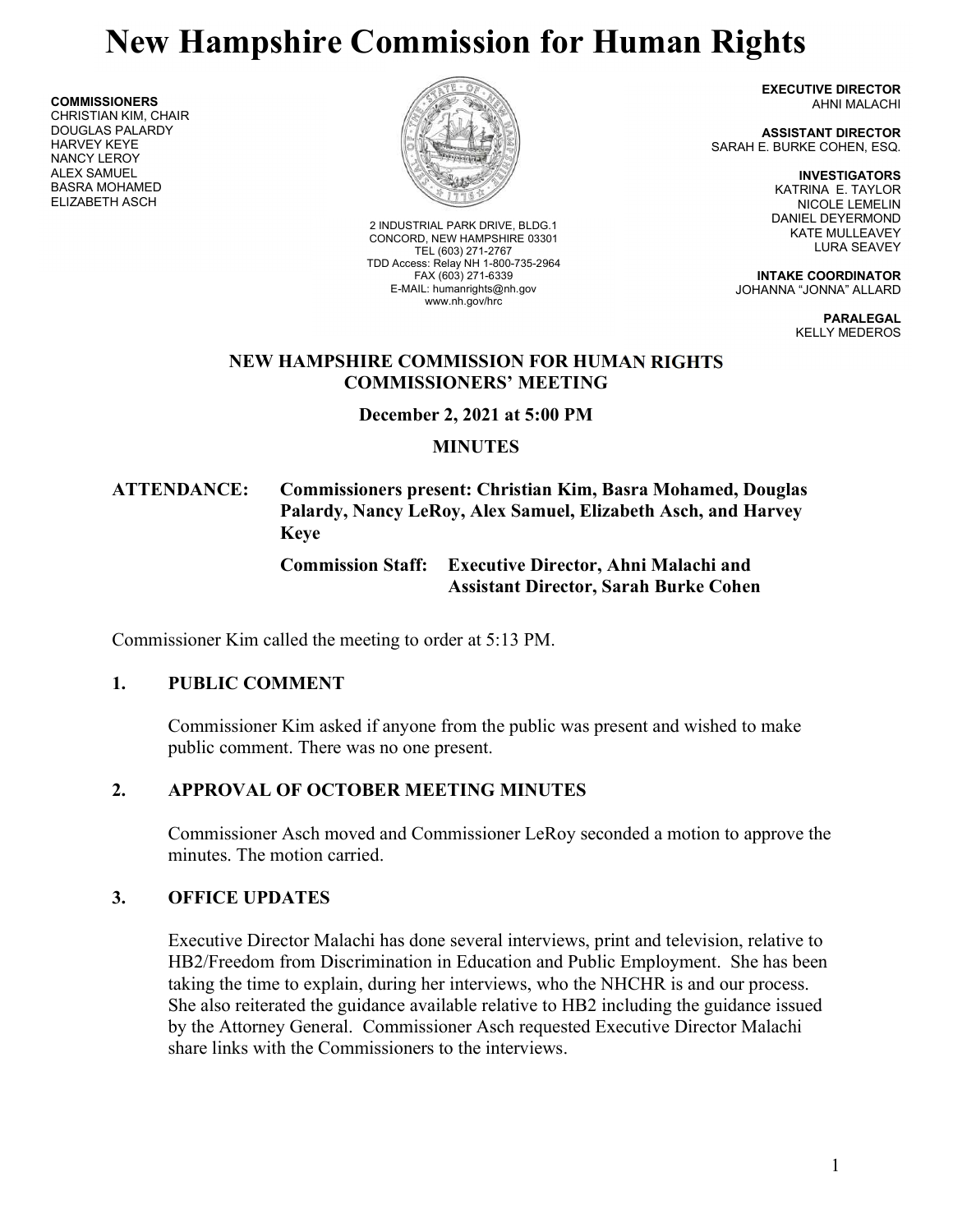Executive Director Malachi attended the BIA (Business Industry Association) Conference. It was a good opportunity to network with legislators, local business owners, and other state agency heads.

Executive Director Malachi talked about the NHCHR's participation in Operation Santa. Katrina Taylor corralled our participation. The NHCHR had an outpouring and although we usually only sponsor 2 children, we were able to add a 3 child. Executive Director Malachi and Assistant Director Burke Cohen are extremely proud of the staff and participation in this holiday program.

#### 4. GACDI UPDATE

Executive Director Malachi discussed what occurred at the last meeting in November 2021. She explained that because there is new membership, GACDI has been reviewing its objectives, mission statements, recommendation and reports to determine what has been done, what may partially be done and what has not been start and needs to be done. Executive Director Malachi will send the Commissioners the new objectives, strategies and mission statement that have been approved by GACDI. She explained part of the objective of GACDI is to review RSA 354-A and policies/procedures of state agencies. The GACDI is going to move forward on recommendations. Executive Director Malachi said that GACDI will be working on better networking with community-based groups and other state agencies doing work in various areas to determine what needs to be done to effectuate change. It will also allow GACDI and community-based groups to collaborate and effect change. These goals and recommendations will be measurable. Executive Director Malachi said that part of the goal GACDI will also be to establish a strategic plan for the council. Commissioner Samuel asked if the council had all members. Executive Director Malachi stated she believed there were 1-2 appointed seats not filled including some at-large members.

### 5. REVIEW OF INVESTIGATOR CASE LOAD

Assistant Director Burke Cohen discussed the investigator caseload. She stated 33 cases were closed this month. Assistant Director Burke Cohen also discussed the unassigned case numbers as it has not gone down. Executive Director Malachi and Assistant Director Burke Cohen discussed how the entire staff is reevaluating how cases are processed with a goal of completing an investigation within 120 days of a charge being filed. Executive Director Malachi and Assistant Director Burke Cohen also discussed that Executive Director Malachi made the decision not to assign cases in November and December to allow staff to concentrate on coming up with new ideas to process cases. This includes evaluating the cases in the PFC to determine if there are cases that can be moved forward via settlement discussions or addressing jurisdictional issues. Executive Director Malachi and Assistant Director Burke Cohen gave more information on what has been talked about. Commissioner Palardy asked if this helped office morale. Executive Director Malachi stated it has brought the staff together in a positive manner and we are really excited about the changes coming forward. Executive Director Malachi said we will keep the Commissioners updated and give them the new process once it is solidified.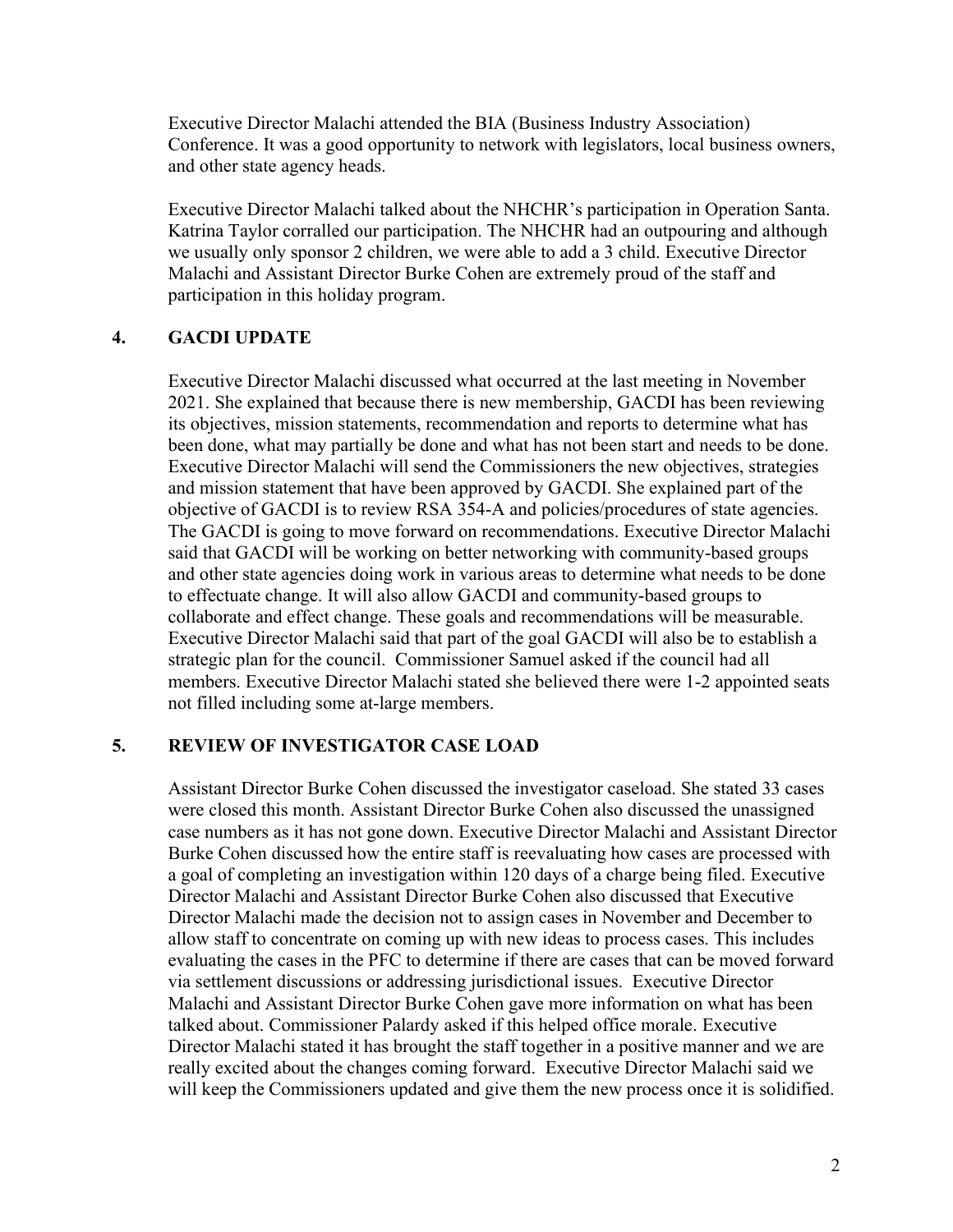#### 6. HEARING SCHEDULE UPDATE

Assistant Director Burke Cohen discussed the hearing scheduling and updated it. She said she has assigned Commissioners to hearing dates. She suggested the Commissioners pencil in these dates as the Prehearing/Conciliations

### 7. OTHER BUSINESS

The Commissioners decided to not have a meeting in January 2022. The Commissioners will meet again on February 3, 2022, unless something necessitates a meeting.

Commissioner Keye requested an update on his idea that anyone entering NH to see on a sign or the like that "NH doesn't tolerate discrimination." Commissioner Keye stated at the last meeting the Commissioners liked the idea. Executive Director Malachi suggested that this topic be an agenda item to discuss this proposition. Commissioner Palardy suggested perhaps it would be a better idea for Commissioner Keye to meet with the Governor to discuss this proposition. Commissioner Kim stated the Commission could endorse the proposition and effort. Executive Director Malachi asked how the proposition serves us as the Commission and state. She expressed that it may set us up for failure and impact the ability to effectuate change. Commissioner Keye explained that his proposition is to increase our humanity toward each other and/or our awareness toward each other. Commissioner Asch stated she interpreted the proposition as a culture statement and that Executive Director Malachi is enforcing policy. Commissioner Palardy stated he saw the state as an inclusive state and would rather see the sign say NH Welcomes All. Executive Director Malachi talked about the proposition being more of a marketing campaign. Commissioner Asch told Commissioner Keye that she would go with him if he made an appointment with the Governor.

## 8. NON-PUBLIC SESSION

Commissioners Kim has requested the Commissioners enter non-public session to discuss a personnel matter. Commissioner Kim moved that pursuant to RSA 91-A:3, II (a), the Commission enter non-public session to discuss personnel matters. Commissioner LeRoy seconded the motion. Upon a roll call vote, all were in favor: Commissioner Palardy - yea; Commissioner LeRoy – yea; Commissioner Keye – yea; Commissioner Samuel—yea; Commissioner Asch - yea; and Commissioner Kim—yea and Commissioner Mohamed. The motion carried. The entered non-public session at 6:01 PM.

At 6:41 PM, the Commissioners returned to Public Session. Commissioner LeRoy moved and Commissioner Mohamed seconded that pursuant to RSA 91-A:3,III to "withhold minutes of the non-public session until such time as the majority of the Commissioners are of the opinion that it was no longer likely that the divulgence of the information in the minutes would affect adversely the reputation of any person not a member of the agency, or render the proposed action ineffective."